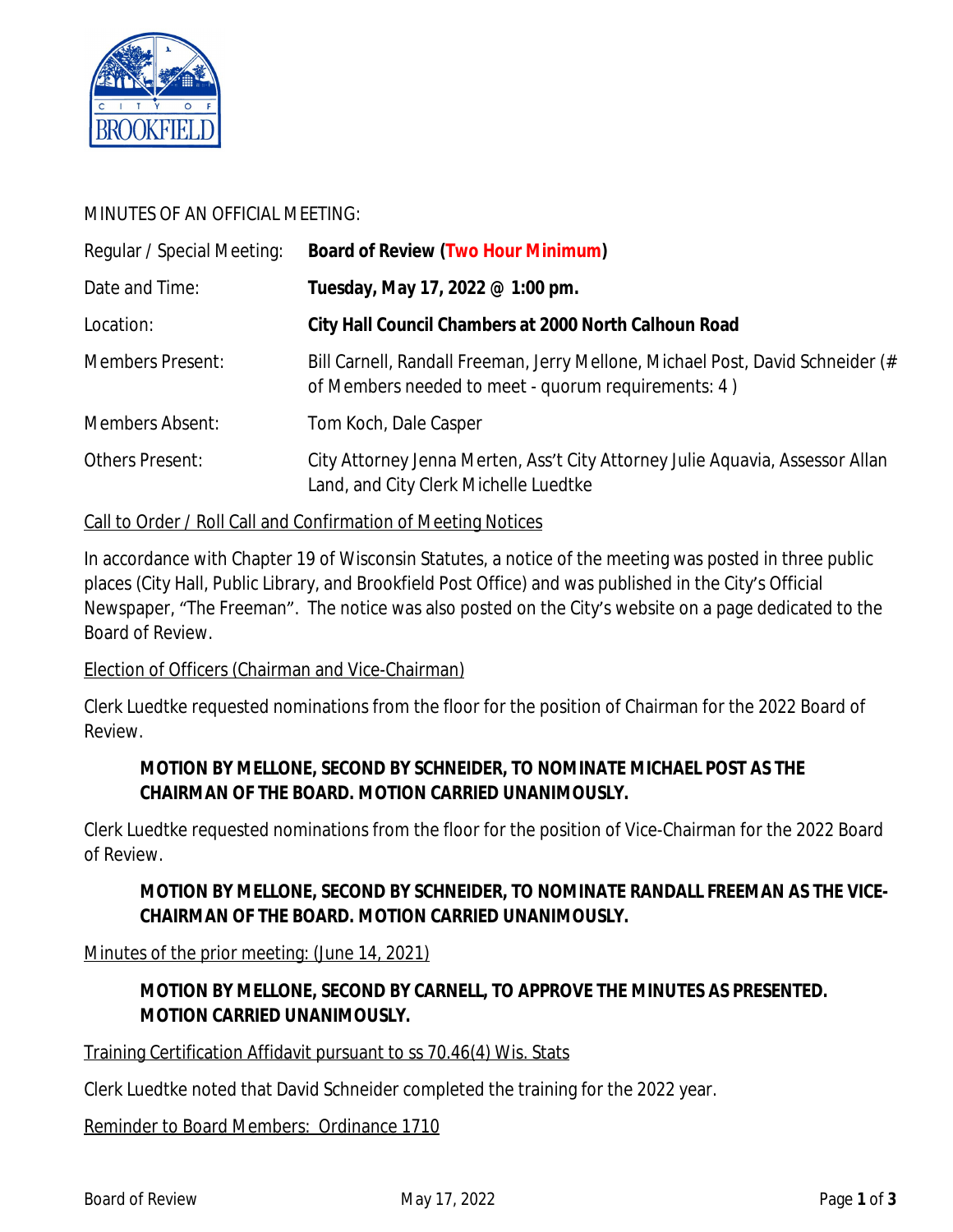The Chair reminded the Board of Ordinance 1710.

## Assessor's Report on the Values and Trends in the City of Brookfield

Assessor Land presented written reports titled DOM Analysis dated 1/1/2022; Yearly Market Comparison comparing the entire MLS by property types (Single Family and Condominiums). He summarized the trends in the City of Brookfield.

## Receive the Assessment Roll and Sworn Affidavit of the City Assessor

Assessor Land submitted the affidavit and City Clerk Luedtke confirmed receipt of it for the record. Assessor Land read his oath and signed in front of the Clerk.

### Examination, correction of errors and certification of corrections

Assessor Land presented the 2022 Statement of Real Estate Assessment and 2022 Personal Property Assessment rolls for review by the Board members. Assessor Land also included a correction for a Personal Property that was omitted in 2021.

Chairman Post noted they would take some time to review the roll. He invited members to look up their own assessments as well as assessments of any other properties they would like to check.

The acceptance of the roll would come at the end of the meeting.

Review objections for acceptability and schedule, deny or waive hearings for written objections received

|     | Order Type Name   | Address                                 | Tax Key        | l Intent I | Agent                 | Objection   Waiver |  |
|-----|-------------------|-----------------------------------------|----------------|------------|-----------------------|--------------------|--|
| Com | Target            | 12725 W Bluemound Rd BRC 1108136004     |                |            | Multiple - Don Millis |                    |  |
|     |                   | Com Lifetime Fitness 17585 Golf Parkway | BRC 1120975014 |            | Kyle Sheehan          |                    |  |
|     | Com Fairfield Inn | 135 Discovery Dr                        | BRC 1120975011 |            | Peter Bach            |                    |  |
|     | Com Holiday Inn   | 115 Discovery Dr                        | BRC 1120975010 |            | Peter Bach            |                    |  |
|     | Com Office        | 330 Executive Dr                        | BRC 1141999007 |            | <b>Michael Sweet</b>  | Late               |  |
|     | Com Office        | 400 Executive Dr                        | BRC 1141999005 |            | <b>Michael Sweet</b>  | Late               |  |

Assessor Land indicated Target was in court at this time and would be in favor of the waiver.

## #1 Target at 12725 Bluemound Road: **MOTION BY CARNELL, SECOND BY MELLONE, TO APPROVE THE WAIVER TO CIRCUIT COURT AS REQUESTED. MOTION CARRIED UNANIMOUSLY.**

Assistant Attorney Aquavia indicated Lifetime has forms filled out incorrectly. She also indicated the Assessor had reason to believe there had been a sale or transfer on the property. Her recommendation was to deny the objection and waiver.

Mr. Kyle Sheehan, Lifetime Agent, was in session and indicated he did not fill out the form. He signed the form after someone in his office filled it out. He indicated Lifetime was the tax-paying entity.

Attorney Merten cross-examined Mr. Sheehan and came to the determination the forms were inconsistent and/or incorrectly filled out. Her recommendation was to deny the objection and waiver.

# #2 Lifetime at 17585 Golf Parkway: **MOTION BY CARNELL, SECOND BY SCHNEIDER, TO DENY THE OBJECTION AND WAIVER. MOTION CARRIED UNANIMOUSLY.**

#3 Fairfield Inn at 135 Discovery Dr. did not have an objection or waiver form submitted. The Board waited until the end of the meeting for action.